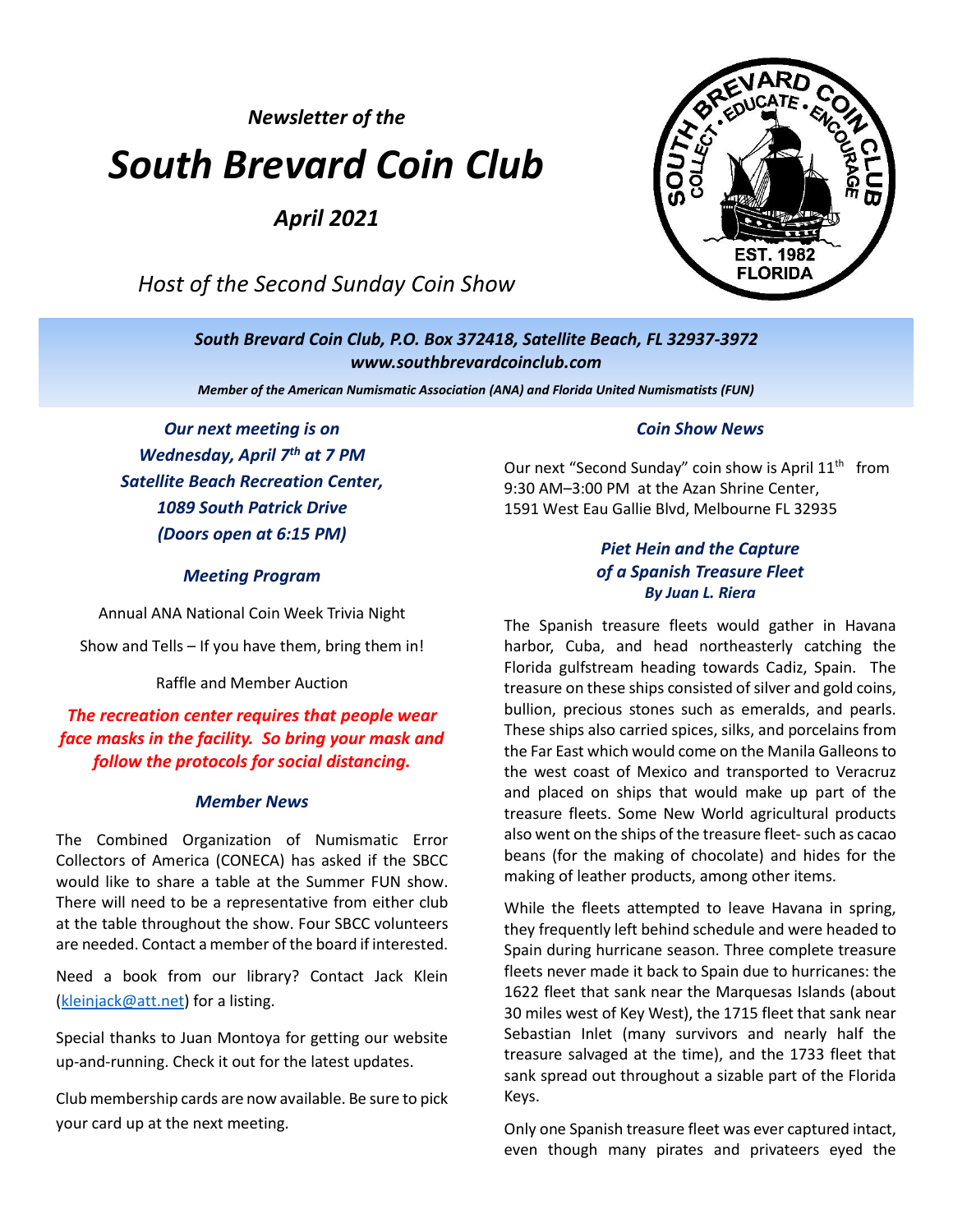fortunes the Spanish would send back to Spain from its' colonies every year. The person in command of the fleet was Piet Pieterszoon Hein (November 25<sup>th</sup>, 1577- June 18<sup>th</sup> 1629). He was born in Delfshaven, now part of Rotterdam, in Holland. He was the son of a sea captain and he became a sailor as a teenager. He was captured by the Spanish and was sentenced to be a galley slave from 1598 to 1602 when he was exchanged for Spanish prisoners. During this period, he became fluid in Spanish.



Piet Pieterszoon Hein

In 1628 during the Dutch war of independence he had attained the rank of Vice-Admiral with the Dutch West India Company and hatched a plan to capture a treasure fleet. His fleet was joined by two other Dutch Squadrons and a pirate fleet led by Moses Cohen Henriques. Sixteen Spanish ships were intercepted and captured: one galleon was taken by surprise at night, nine smaller merchant ships were talked into surrender. Two small ships were taken at sea attempting to flee, and four galleons were trapped in the Bay of Matanzas. The Spanish were given ample supplies for a march to Havana with instructions in Spanish by Hein. The captured treasure was sufficient to pay the Dutch army for eight months and a 50-percent dividend that year to shareholders of the Dutch West Indies Company.

#### *The First Coin By Greg Bessette*

It is generally accepted that the Lydian Lion was the first coin ever minted. This coin (depicted below) was issued by King Alyattes of the Kingdom of Lydia (located in present-day Western Turkey). The lion on the obverse was the symbol adopted by the Mermnad Dynasty. Alyattes was the fourth king of this dynasty. The coin is composed of electrum, a naturally occurring alloy of gold and silver with trace amounts of copper. The Pactolus River located within Lydia was a source of much of the naturally occurring electrum. Metallurgical studies indicate that the gold content within the Lydian coinage

was noticeably less than found in nature, suggesting the coinage was debased prior to minting.



Lydian Lion (ca. 610-560 B.C.) (Courtesy: Wikapedia, "History of Coins")

There is evidence of other forms of medium used for trade prior to the emergence of the Lydian Lion. However, this coin falls within our conventional definition of coinage. When looking at the coin, we see that is composed of metal and is issued by a governing body. The Lion obverse ties it to the Mermnad rulers. The coin has a set value (or denomination) that is tied to a standard set by the governing body. The coin above is referred to as a trite, or one-third stater. It weighs about 4.7 grams. Other denominations are delineated by weight, the stater being the largest of all. The other denominations have some form of lion motif on the obverse.

The coin was hand struck. A die containing the obverse design was placed on an anvil. The metal blank (lump of metal) was placed on the die and held in place with a punch, which was then hammered to imprint the obverse image. This process left punch marks on the reverse side. It is conjectured that the punch design evolved over time, with the goal to inhibit slippage of the coin during striking. This is evidenced by coin variations exhibiting varied numbers of punch marks.

The Greek states neighboring Lydia began issuing their own coinage shortly after the initial release of the Lion coins. Their early issues were also composed of electrum. King Alyattes son, Croesus, is credited with issuing the first standardized gold coinage somewhere around 560 B.C. The trend for minting single metal coinage was soon followed by the Greeks. The Greeks considered Lydia a barbarian kingdom; however, it appears the Lydians had the leading edge in coinage technology for that age. It is also worth noting that the Chinese issued an early form of cast bronze currency in the 7th century B.C (Spade money). Thus, coinage in some form began to appear at roughly the same period in history, originating from separate cultures.